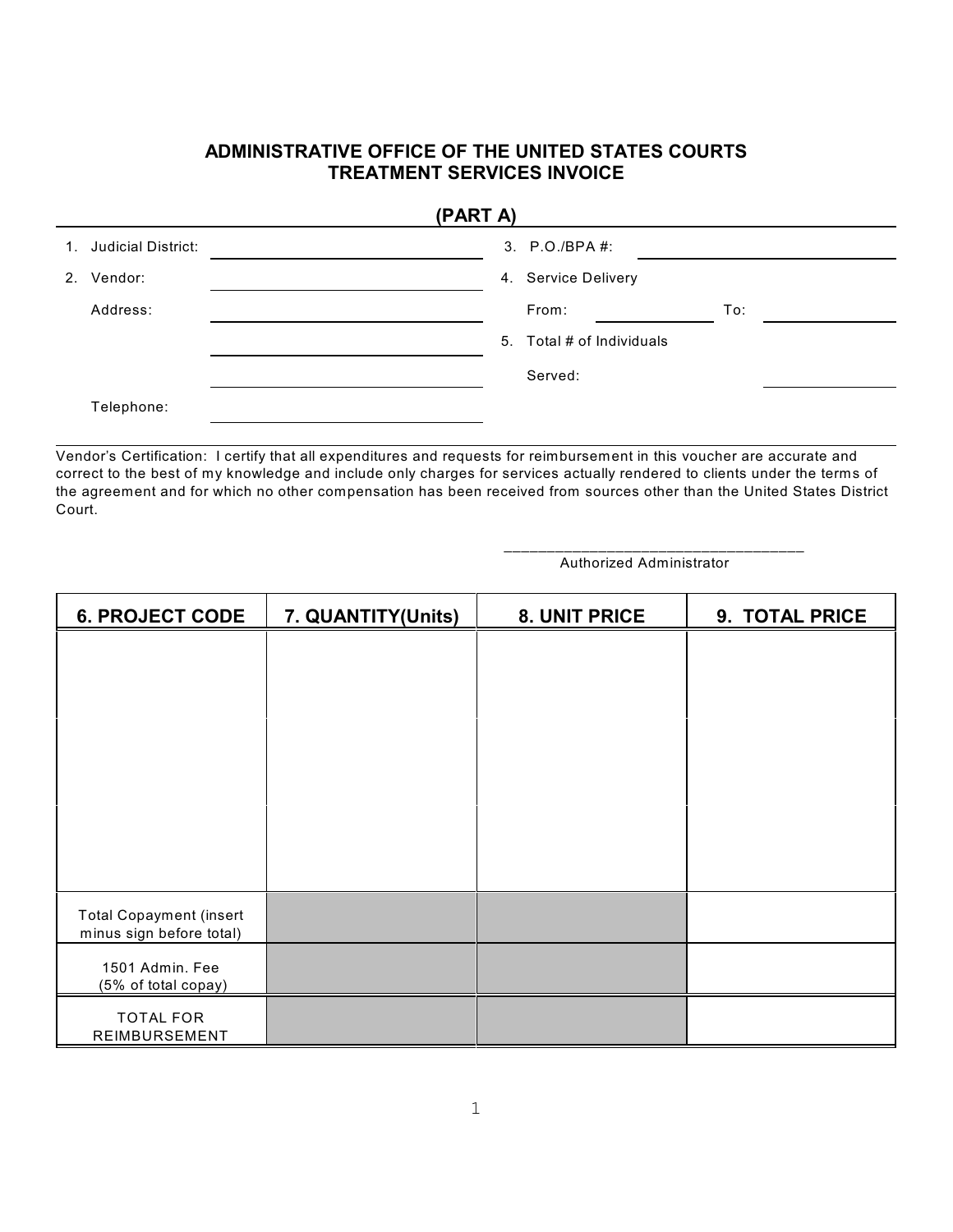## **ADMINISTRATIVE OFFICE OF THE UNITED STATES COURTS TREATMENT SERVICES INVOICE**

## **(PART B)**

\*Each service provided is to be listed and invoiced for full amount - regardless of copayment collected. All copayments collected are to be reported in the month they are received and subtracted from the subtotal for each client.

| <b>Client Name</b> | <b>Client No.</b> | Date of<br>Service | <b>Service</b><br>Rendered<br>(Project<br>Code) | Quantity<br>(Units) | <b>Unit Price</b> | Cost |
|--------------------|-------------------|--------------------|-------------------------------------------------|---------------------|-------------------|------|
|                    |                   |                    |                                                 |                     |                   |      |
|                    |                   |                    |                                                 |                     |                   |      |
|                    |                   |                    |                                                 |                     |                   |      |
|                    |                   |                    |                                                 |                     |                   |      |
|                    |                   |                    |                                                 |                     |                   |      |
|                    |                   |                    |                                                 |                     |                   |      |
|                    |                   |                    |                                                 |                     |                   |      |
|                    |                   |                    |                                                 |                     |                   |      |
|                    |                   |                    |                                                 |                     |                   |      |